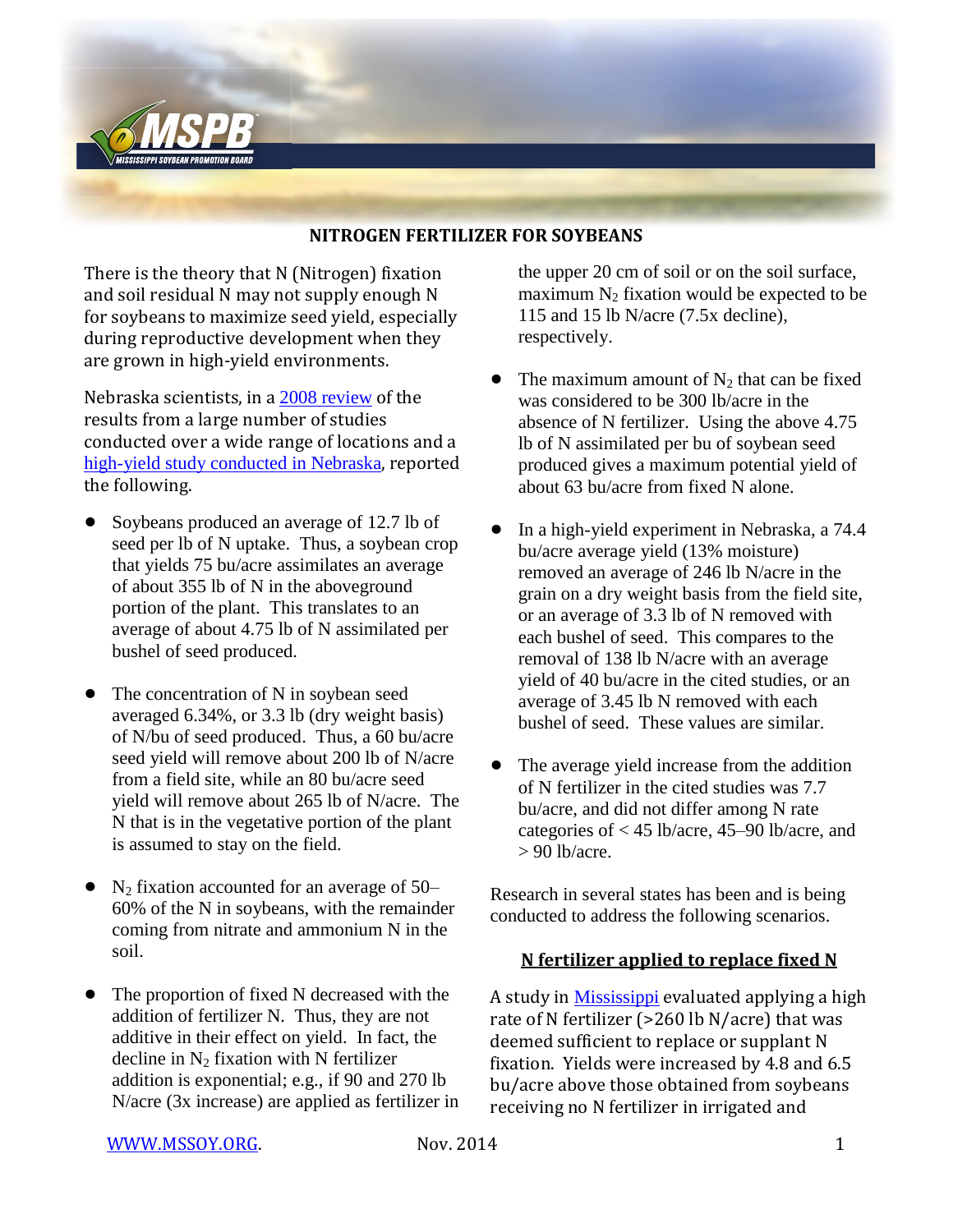

nonirrigated studies, respectively. However, the increases were not profitable. These results indicate that N fixation is not sufficient to maximize seed yield, but replacing fixed N with N fertilizer is unprofitable.

## **Starter N Fertilizer**

# **Normal-time (April-May) plantings**

Research in [Mississippi](https://www.agronomy.org/publications/aj/pdfs/95/2/446) (30 lb N/acre) and [Missouri](http://mssoy.org/wp-content/uploads/2014/03/N-Missouri-summary.pdf) (25 lb N/acre) showed that starter N fertilizer either provided no yield increase or an increase that did not cover the cost of the fertilizer (this research was conducted before today's high soybean commodity price). Thus, net returns were lowered in all cases.

# **Late plantings (June and July)**

- ! In two Alabama studies, starter N fertilizer (~45 lb N/acre) was applied to soybeans planted at a time that mimics those planted as a doublecrop in the midsouthern US. All sites had low residual soil N (generally less than 50 to 70 lb N/acre). Yield increases (~2.2 bu/acre) [in one study](https://www.agronomy.org/publications/aj/pdfs/90/5/AJ0900050658) did not increase profits, whereas yield increases  $(\sim 7.5 \text{ bu/acre})$  in a [second study](https://www.crops.org/publications/cs/pdfs/45/3/0854?search-result=1) increased profits over \$30/acre (\$6/bu commodity price and \$0.40/lb N cost).
- The [Kansas Soybean Production Handbook](http://www.ksre.ksu.edu/mil/Resources/Crop%20Production%20Handbooks/Soybeans.pdf) states that soybeans planted into large amounts of wheat straw may respond to small amounts (10 to 20 lb N/acre) of starter N fertilizer because soil N is temporarily immobilized by soil microorganisms decomposing the wheat straw.

## **N fertilizer applied during reproductive (R3 to R4) development.**

- Results from irrigated [Delaware](http://extension.udel.edu/kentagextension/2012/08/28/nitrogen-fertilization-and-irrigated-soybean-production/#more-5) studies that included both full-season and doublecropped soybeans showed that the application of N fertilizer at rates of 25 and 50 lb N/acre from R2 to R4 did not increase yield.
- Results from [Kansas](http://www.fluidfertilizer.com/PastArt/pdf/25P16-19.pdf) (irrigated) and [Missouri](http://mssoy.org/wp-content/uploads/2014/03/N-Missouri-summary.pdf) (some irrigated) studies show mixed results from this practice. Results from Missouri (25 lb N/acre) showed no yield increase and thus decreased profits. The Kansas (20 lb N/acre) results showed an average yield increase of 7 bu/acre (~12% yield increase) where yields ranged from 56 to 83 bu/acre. Most of the Kansas study sites had low residual soil N.
- Results from [Minnesota](https://www.agronomy.org/publications/aj/pdfs/93/5/983?search-result=1) (75 lb N/acre) studies showed that in-season N fertilizer applied from R2 to R4 did not improve seed yield compared to unfertilized plots. Most of the Minnesota study sites had >3% organic matter.
- Results from an [Iowa](http://www.agronext.iastate.edu/soilfertility/info/inseasonnfert01.pdf) study (organic matter >3.5%) showed no yield increase from 40 and 80 lb N/acre applied at R3. Yields were >50 bu/acre.
- $\bullet$  In an irrigated **Illinois** study, N applied to soybeans at 20 and 40 lb/acre at R3 generally increased yields by no more than 2 bu/acre, and there was no indication to predict if and when yield increases would occur. The authors concluded that the likelihood of a favorable yield response to this practice is low.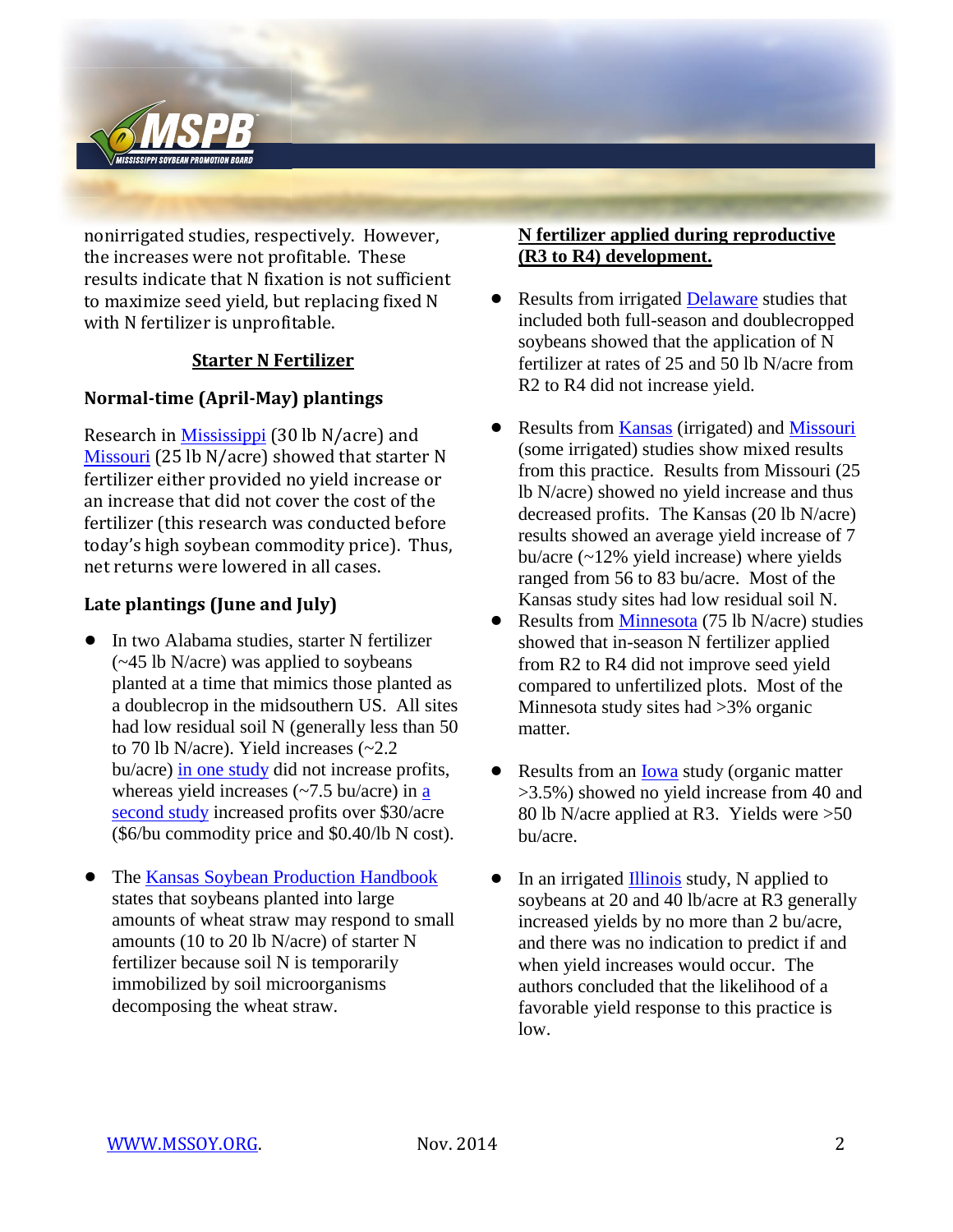

#### **Summary**

- ! **Soybeans planted in a normal timeframe (April-May) do not respond profitably to application of preplant or "starter" N fertilizer.**
- In late plantings, and especially those following a small grain, applying preplant N fertilizer at <50 lb N/acre **may** increase soybean yields and profits at sites with low residual soil N. **This should be verified each season using current commodity and N prices, plus measured soil N**.
- Producers desiring to maximize yields from irrigated plantings on soils with low residual soil  $N \leq 50$  lb/acre) should consider applying 20 to 25 lb N/acre at beginning podset to ensure that N deficiency does not limit yields in these high-yield  $(> 55$  bu/acre) environments. A key point with this option is to irrigate following surface N fertilizer application to ensure immediate uptake.

#### **Additional points**

- Adding starter (early-season) N fertilizer to soybeans may delay or impede nodulation, and thus can delay the onset of N fixation that normally would have occurred in the absence of the starter N (see next point).
- Results from a **Nebraska** study provide evidence that adding N fertilizer to soybeans before planting may be beneficial in high yield environments if the N is placed in the soil below the nodulation zone, or deeper than about 8 inches. This will significantly mitigate the N fertilizer-induced reduction in bacterial N fixation compared to that resulting from N applied on the soil surface or in the

nodulation zone.

- ! Soybean plants growing under moisture deficit conditions may appear N-deficient, but in fact the lack of water has suppressed N fixation and this will not be remedied by application of N fertilizer.
- It is not possible to predict soybean response to N fertilizer based on soil properties. However, situations with positive responses generally have either very low residual soil N, low N mineralization capability, or soil pH so low that it inhibits nodulation and N fixation. As stated above, a measure of residual soil N is necessary for making a truly informed decision about adding N to soybeans.
- The above results are from studies that were conducted before the advent of today's high commodity prices. Thus, economic results with today's prices may be different than those cited above.
- One of the environmental strong points of growing any legume crop is not having to add supplemental N fertilizer. Therefore, this should be considered if and when this practice is found to be a key point in reaching a higher soybean yield plateau since loss of N from cropland is a significant concern in [USDA/NRCS's conservation](http://www.nrcs.usda.gov/Internet/FSE_DOCUMENTS/stelprdb1046896.pdf) practice standard [for nutrient management.](http://www.nrcs.usda.gov/Internet/FSE_DOCUMENTS/stelprdb1046896.pdf)

[WWW.MSSOY.ORG.](http://www.mssoy.org/) Nov. 2014 3